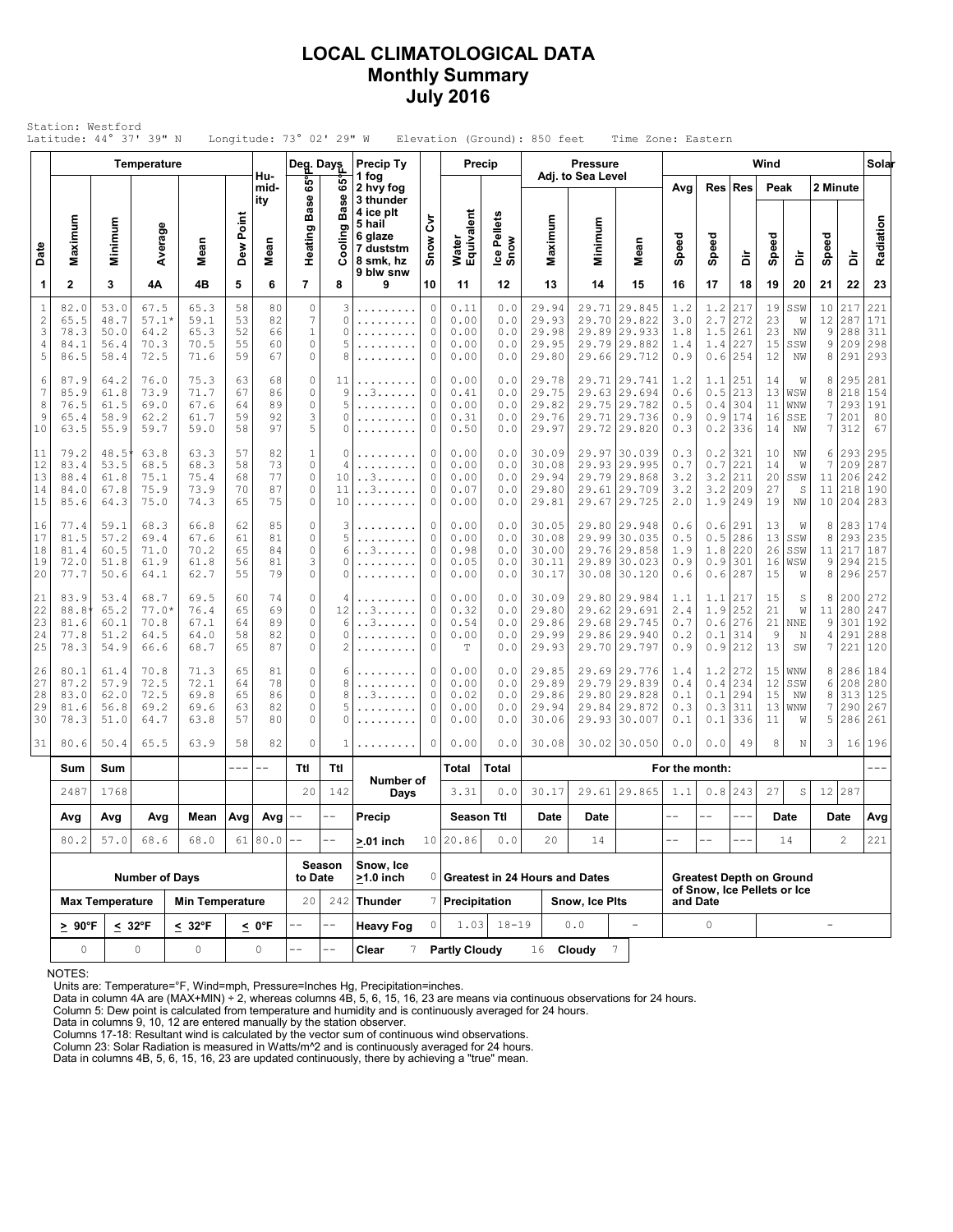## **OBSERVATIONS AT 3-HOUR INTERVALS July 2016: Westford**

| Wind                                         |                                                                                                 |                                                              |                                              |                                              |                                                                    |                                                                             |                                                                               |                                                                         |                                                        |                                                                         |          |                                                              |                                              |                                              |                                                            |                                              | Wind                                                                 |                                             |                                              |                                                                                                |                                                              |                                                  |                                              |                                                                       |                                               | Wind                                                                                                        |                                                                                                  |
|----------------------------------------------|-------------------------------------------------------------------------------------------------|--------------------------------------------------------------|----------------------------------------------|----------------------------------------------|--------------------------------------------------------------------|-----------------------------------------------------------------------------|-------------------------------------------------------------------------------|-------------------------------------------------------------------------|--------------------------------------------------------|-------------------------------------------------------------------------|----------|--------------------------------------------------------------|----------------------------------------------|----------------------------------------------|------------------------------------------------------------|----------------------------------------------|----------------------------------------------------------------------|---------------------------------------------|----------------------------------------------|------------------------------------------------------------------------------------------------|--------------------------------------------------------------|--------------------------------------------------|----------------------------------------------|-----------------------------------------------------------------------|-----------------------------------------------|-------------------------------------------------------------------------------------------------------------|--------------------------------------------------------------------------------------------------|
| Pressure<br>Rainfall<br>rate                 |                                                                                                 |                                                              | Temperature                                  | Dew Point                                    | Humidity                                                           | Direction                                                                   | Speed                                                                         | Gust                                                                    | Sunshine                                               |                                                                         | Pressure | Rainfall<br>rate                                             | Temperature                                  | Dew Point                                    | Humidity                                                   | Direction                                    | Speed                                                                | Gust                                        | Sunshine                                     | Pressure                                                                                       | Rainfall<br>rate                                             | Temperature                                      | Dew Point                                    | Humidity                                                              | Direction                                     | Speed                                                                                                       | Gust                                                                                             |
|                                              |                                                                                                 |                                                              | JUL 01                                       |                                              |                                                                    |                                                                             |                                                                               |                                                                         |                                                        |                                                                         |          |                                                              | JUL 02                                       |                                              |                                                            |                                              |                                                                      |                                             |                                              |                                                                                                |                                                              | JUL 03                                           |                                              |                                                                       |                                               |                                                                                                             |                                                                                                  |
| 0<br>503<br>186<br>14<br>0                   | 29.93<br>29.92<br>29.93<br>29.89<br>29.85<br>29.77<br>29.77<br>29.72                            | 0.00<br>0.00<br>0.00<br>0.00<br>0.00<br>0.00<br>0.04<br>0.00 | 55<br>54<br>57<br>76<br>78<br>75<br>62<br>61 | 53<br>53<br>54<br>61<br>59<br>60<br>61<br>60 | 93<br>95<br>91<br>60<br>53<br>59<br>94<br>96                       | $\begin{array}{c} 28 \\ 28 \end{array}$<br>20<br>22<br>23<br>21<br>21<br>19 | 0<br>$\circ$<br>$\circ$<br>$\mathbf 1$<br>6<br>$\circ$<br>0<br>$\mathbf 1$    | 0<br>$\circ$<br>0<br>10<br>10<br>3<br>$\overline{\mathbf{c}}$<br>6      | $\circ$<br>25<br>193<br>250<br>185<br>81<br>0          | 0, 29.70<br>29.70<br>29.75<br>29.82<br>29.84<br>29.89<br>29.90<br>29.92 |          | 0.00<br>0.00<br>0.00<br>0.00<br>0.00<br>0.00<br>0.00<br>0.00 | 60<br>59<br>58<br>58<br>63<br>61<br>63<br>49 | 59<br>57<br>55<br>53<br>53<br>49<br>51<br>47 | 97<br>93<br>87<br>82<br>70<br>65<br>64<br>93               | 21<br>21<br>26<br>30<br>28<br>29<br>30<br>01 | 3<br>$\overline{\mathbf{c}}$<br>4<br>2<br>5<br>6<br>0<br>0           | 7<br>8<br>14<br>14<br>13<br>16<br>2<br>0    | 0<br>0<br>70<br>679<br>060<br>722<br>46<br>0 | 29.92<br>29.93<br>29.96<br>29.98<br>29.96<br>29.92<br>29.89<br>29.92                           | 0.00<br>0.00<br>0.00<br>0.00<br>0.00<br>0.00<br>0.00<br>0.00 | 53<br>53<br>56<br>69<br>76<br>78<br>73<br>65     | 50<br>50<br>52<br>58<br>59<br>51<br>54<br>50 | 88<br>90<br>88<br>70<br>56<br>39<br>52<br>57 20                       | 21  <br>21<br>21<br>19<br>30<br>26<br>25      | 0<br>$\frac{2}{3}$<br>$\,1\,$<br>$\mathbf 1$<br>$\mathbf 1$<br>$\mathbb O$<br>0                             | 5<br>6<br>12<br>$\begin{array}{c} 9 \\ 10 \end{array}$<br>$\boldsymbol{7}$<br>6<br>11            |
|                                              |                                                                                                 |                                                              | JUL 04                                       |                                              |                                                                    |                                                                             |                                                                               |                                                                         |                                                        |                                                                         |          |                                                              | JUL 05                                       |                                              |                                                            |                                              |                                                                      |                                             |                                              |                                                                                                |                                                              | JUL 06                                           |                                              |                                                                       |                                               |                                                                                                             |                                                                                                  |
| 0<br>0<br>56<br>664<br>865<br>517<br>58<br>0 | 29.92<br>29.92<br>29.94<br>29.95<br>29.91<br>29.86<br>29.81<br>29.80                            | 0.00<br>0.00<br>0.00<br>0.00<br>0.00<br>0.00<br>0.00<br>0.00 | 64<br>57<br>60<br>73<br>80<br>83<br>79<br>65 | 50<br>48<br>50<br>59<br>58<br>58<br>57<br>56 | 60<br>73<br>71<br>61<br>48<br>43<br>47<br>72                       | 25<br>20<br>21<br>22<br>20<br>27<br>17<br>17                                | 3<br>$\circ$<br>4<br>0<br>$\circ$<br>$\mathbf 1$<br>0<br>$\mathbf 1$          | 11<br>$\mathbf{1}$<br>10<br>12<br>15<br>10<br>8<br>5                    | 0<br>$\circ$<br>54<br>735<br>874<br>663<br>60<br>0     | 129.79<br>29.74<br>29.73<br>29.72<br>29.69<br>29.67<br>29.67<br>29.70   |          | 0.00<br>0.00<br>0.00<br>0.00<br>0.00<br>0.00<br>0.00<br>0.00 | 61<br>60<br>63<br>75<br>82<br>86<br>81<br>62 | 53<br>54<br>58<br>66<br>61<br>61<br>62<br>58 | 75<br>78<br>83<br>72<br>50<br>42<br>54<br>86               | 18<br>19<br>21<br>28<br>28<br>27<br>10<br>08 | 0<br>2<br>0<br>$\mathbf 1$<br>$\overline{\mathbf{c}}$<br>3<br>0<br>0 | 0<br>6<br>0<br>7<br>9<br>7<br>0<br>0        | 0<br>0<br>56<br>657<br>856<br>652<br>37<br>0 | 29.71<br>29.73<br>29.75<br>29.76<br>29.76<br>29.74<br>29.73<br>29.74                           | 0.00<br>0.00<br>0.00<br>0.00<br>0.00<br>0.00<br>0.00<br>0.00 | 70<br>65<br>67<br>79<br>84<br>87<br>82<br>70     | 56<br>58<br>60<br>65<br>66<br>66<br>70<br>65 | $61_122$<br>76<br>78<br>63<br>55<br>49<br>66<br>85 30                 | 21<br>25<br>18<br>27<br>30<br>30              | 4<br>$\mathbf 1$<br>$\mathbb O$<br>$\overline{\mathbf{c}}$<br>$\overline{\mathbf{c}}$<br>3<br>0<br>$\Omega$ | 9<br>6<br>7<br>8<br>8<br>8<br>0<br>0                                                             |
|                                              |                                                                                                 |                                                              | JUL 07                                       |                                              |                                                                    |                                                                             |                                                                               |                                                                         |                                                        |                                                                         |          |                                                              | JUL 08                                       |                                              |                                                            |                                              |                                                                      |                                             |                                              |                                                                                                |                                                              | JUL 09                                           |                                              |                                                                       |                                               |                                                                                                             |                                                                                                  |
| 0<br>0<br>84<br>410<br>617<br>127<br>77<br>0 | 29.74<br>29.70<br>29.69<br>29.67<br>29.65<br>29.65<br>29.70<br>29.74                            | 0.00<br>0.00<br>0.00<br>0.00<br>0.00<br>0.00<br>0.00<br>0.00 | 67<br>65<br>69<br>79<br>85<br>74<br>74<br>65 | 64<br>64<br>66<br>70<br>71<br>71<br>69<br>64 | 91<br>94<br>89<br>75<br>63<br>91<br>86<br>96                       | 30<br>30<br>22<br>22<br>20<br>17<br>03<br>03                                | 0<br>$\circ$<br>$\circ$<br>0<br>4<br>0<br>$\Omega$<br>$\circ$                 | 0<br>0<br>3<br>$\overline{7}$<br>10<br>0<br>1<br>0                      | 0<br>$\mathbf 0$<br>58<br>343<br>431<br>512<br>76<br>0 | 29.75<br>29.78<br>29.79<br>29.81<br>29.81<br>29.79<br>29.77<br>29.77    |          | 0.00<br>0.00<br>0.00<br>0.00<br>0.00<br>0.00<br>0.00<br>0.00 | 62<br>62<br>62<br>69<br>75<br>76<br>73<br>64 | 61<br>61<br>62<br>64<br>67<br>67<br>67<br>62 | 97<br>97<br>98<br>85<br>77<br>72<br>82<br>93               | 03<br>01<br>02<br>28<br>31<br>03<br>02<br>02 | 0<br>0<br>0<br>5<br>$\circ$<br>2<br>0<br>0                           | 0<br>2<br>5<br>8<br>6<br>6<br>0<br>0        | 0<br>0<br>44<br>230<br>248<br>229<br>40<br>0 | 29.75<br>29.72<br>29.75<br>29.73<br>29.73<br>29.73<br>29.71<br>29.74                           | 0.00<br>0.06<br>0.00<br>0.00<br>0.00<br>0.00<br>0.00<br>0.04 | 65<br>61<br>60<br>63<br>61<br>63<br>62<br>60     | 62<br>60<br>59<br>60<br>60<br>60<br>58<br>58 | 89<br>94<br>96 13<br>89<br>94<br>91<br>88<br>95 18                    | 19 ر<br>14<br>14<br>14<br>14<br>16            | 0<br>$1\,$<br>$\mathbb O$<br>$\overline{\mathbf{c}}$<br>$\overline{c}$<br>$\overline{c}$<br>5<br>0          | 57578<br>9<br>13<br>6                                                                            |
|                                              |                                                                                                 |                                                              | <b>JUL 10</b>                                |                                              |                                                                    |                                                                             |                                                                               |                                                                         |                                                        |                                                                         |          |                                                              | <b>JUL 11</b>                                |                                              |                                                            |                                              |                                                                      |                                             |                                              |                                                                                                |                                                              | <b>JUL 12</b>                                    |                                              |                                                                       |                                               |                                                                                                             |                                                                                                  |
| 0<br>0<br>12<br>165<br>309<br>167<br>30<br>0 | 29.74<br>29.72<br>29.75<br>29.77<br>29.81<br>29.85<br>29.92<br>29.94                            | 0.00<br>0.00<br>0.00<br>0.00<br>0.00<br>0.00<br>0.00<br>0.00 | 58<br>56<br>58<br>59<br>62<br>63<br>59<br>57 | 57<br>55<br>57<br>58<br>61<br>61<br>58<br>56 | 96<br>97<br>97<br>97<br>95<br>95<br>97<br>97                       | 20<br>20<br>20<br>03<br>03<br>30<br>04<br>01                                | 0<br>$\circ$<br>0<br>$\overline{c}$<br>$\circ$<br>5<br>$\mathbf 1$<br>$\circ$ | $\overline{\mathbf{c}}$<br>$\circ$<br>$\,1\,$<br>6<br>5<br>13<br>6<br>5 | 0<br>$\circ$<br>134<br>260<br>868<br>715<br>49<br>0    | 29.98<br>30.01<br>30.09<br>30.07<br>30.06<br>30.04<br>30.03<br>30.03    |          | 0.00<br>0.00<br>0.00<br>0.00<br>0.00<br>0.00<br>0.00<br>0.00 | 56<br>51<br>55<br>65<br>75<br>79<br>73<br>56 | 55<br>50<br>54<br>61<br>64<br>63<br>60<br>54 | 98<br>98<br>98<br>87<br>68<br>58<br>64<br>93               | 01<br>01<br>01<br>06<br>30<br>25<br>31<br>31 | 0<br>0<br>0<br>0<br>2<br>0<br>0<br>0                                 | 5<br>0<br>1<br>5<br>6<br>1<br>0<br>0        | 0<br>0<br>51<br>677<br>856<br>656<br>76<br>0 | 30.01<br>30.01<br>30.08<br>30.04<br>29.99<br>29.96<br>29.94<br>29.94                           | 0.00<br>0.00<br>0.00<br>0.00<br>0.00<br>0.00<br>0.00<br>0.00 | 56<br>54<br>58<br>76<br>80<br>83<br>78<br>64     | 55<br>53<br>56<br>64<br>66<br>59<br>61<br>57 | 96<br>94<br>91<br>68<br>62<br>45<br>55<br>79                          | 125<br>22<br>21<br>20<br>19<br>22<br>20<br>20 | 0<br>$\,1$<br>0<br>0<br>$\sqrt{2}$<br>6<br>0<br>$\Omega$                                                    | 0<br>$\begin{array}{c} 2 \\ 0 \\ 7 \end{array}$<br>9<br>11<br>$\mathbb O$<br>0                   |
|                                              |                                                                                                 |                                                              | JUL 13                                       |                                              |                                                                    |                                                                             |                                                                               |                                                                         |                                                        |                                                                         |          |                                                              | JUL 14                                       |                                              |                                                            |                                              |                                                                      |                                             |                                              |                                                                                                |                                                              | <b>JUL 15</b>                                    |                                              |                                                                       |                                               |                                                                                                             |                                                                                                  |
| 0<br>$\circ$<br>65                           | 29.94<br>29.91<br>29.92<br>10 339 29.90<br>13 831 29.87<br>$410$   29.82<br>84 29.80<br>0 29.80 | 0.00<br>0.00<br>0.00<br>0.00<br>0.00<br>0.00<br>0.00<br>0.00 | 62<br>67<br>69<br>77<br>86<br>82<br>81<br>75 | 58<br>62<br>64<br>69<br>72<br>72<br>72<br>70 | 86<br>85<br>85<br>75 21<br>63 23<br>73 20<br>76 19<br>86 21        | 20<br>$\overline{21}$<br>21                                                 | 0<br>5<br>5<br>5<br>$\mathbf{2}$<br>4<br>$\mathbb O$<br>$\overline{c}$        | 0<br>10<br>13<br>16<br>14<br>15<br>11<br>10                             | $\circ$<br>60<br>670 29.74<br>348 29.68<br>135 29.64   | 0, 29.79<br>29.78<br>29.76<br>69 29.64<br>0 29.68                       |          | 0.00<br>0.00<br>0.00<br>0.00<br>0.00<br>0.06<br>0.00<br>0.00 | 74<br>71<br>72<br>79<br>78<br>72<br>75<br>69 | 70<br>68<br>68<br>71<br>72<br>70<br>70<br>67 | 86<br>90<br>88<br>78<br>81<br>94<br>87<br>95 20            | 19 ا<br>21<br>20<br>22<br>20<br>19<br>22     | 4<br>2<br>3<br>7<br>4<br>$\overline{c}$<br>$\circ$                   | 12<br>8<br>11<br>18<br>8<br>9<br>7          | 0<br>0<br>104                                | 29.67<br>29.68<br>29.73<br>327 29.75<br>19 986 29.74<br>659 29.71<br>11 29.72<br>0 29.79       | 0.00<br>0.00<br>0.00<br>0.00<br>0.00<br>0.00<br>0.00<br>0.00 | 69<br>67<br>68<br>75<br>81<br>85<br>77<br>65     | 66<br>66<br>66<br>68<br>68<br>67<br>61<br>60 | $91_124$<br>96<br>96<br>78   26<br>65 28<br>55 23<br>58 25<br>84 32   | 20<br>20                                      | 5<br>$\mathbb O$<br>0<br>2<br>$\overline{4}$<br>$\,1$<br>0<br>1                                             | $\begin{array}{c} 11 \\ 6 \\ 3 \end{array}$<br>10<br>13<br>11<br>$\mathbb O$<br>$\boldsymbol{7}$ |
|                                              | <b>JUL 16</b>                                                                                   |                                                              |                                              |                                              |                                                                    |                                                                             |                                                                               |                                                                         |                                                        |                                                                         |          |                                                              | <b>JUL 17</b>                                |                                              |                                                            |                                              |                                                                      |                                             |                                              |                                                                                                |                                                              | <b>JUL 18</b>                                    |                                              |                                                                       |                                               |                                                                                                             |                                                                                                  |
|                                              | 0, 29.82<br>0 29.84<br>56 29.90<br>278 29.96<br>246 30.01<br>348 30.00<br>76 30.00<br>0 30.04   | 0.00<br>0.00<br>0.00<br>0.00<br>0.00<br>0.00<br>0.00<br>0.00 | 64<br>63<br>65<br>66<br>68<br>76<br>70<br>61 | 61<br>61<br>63<br>62<br>63<br>64<br>63<br>59 | 90, 29<br>93 26<br>91 30<br>87 29<br>82 02<br>68<br>79 29<br>94 29 | 29                                                                          | 0<br>$\mathbb O$<br>3<br>0<br>$\mathbb O$<br>0<br>0<br>0                      | 0<br>0<br>8<br>7<br>$\,1\,$<br>2<br>$\mathbb O$<br>0                    | $\circ$<br>167<br>410 30.06<br>663 30.03               | 0, 30.03<br>30.02<br>90 30.05<br> 30.08<br>84 30.01<br>0 30.00          |          | 0.00<br>0.00<br>0.00<br>0.00<br>0.00<br>0.00<br>0.00<br>0.00 | 59<br>58<br>62<br>70<br>77<br>81<br>75<br>62 | 59<br>57<br>61<br>65<br>60<br>61<br>64<br>59 | 97, 29<br>97<br>98 29<br>84 <br>57<br>51<br>69 28<br>88 28 | 29<br>27<br>26<br>27                         | 0<br>0<br>0<br>$\mathbb O$<br>2<br>0<br>0<br>0                       | 0<br>0<br>0<br>5<br>11<br>9<br>$\circ$<br>0 |                                              | 0, 29.99<br>$0$ 29.92<br>49 29.89<br>647 29.85<br>40 29.81<br>200 29.78<br>11 29.80<br>0 29.86 | 0.00<br>0.00<br>0.00<br>0.00<br>0.00<br>0.00<br>0.00<br>0.00 | $61_1$<br>65<br>69<br>79<br>77<br>73<br>70<br>67 | 58<br>60<br>62<br>68<br>68<br>71<br>66<br>66 | 92, 28<br>83 20<br>79 20<br>71 20<br>75 19<br>94 21<br>88 31<br>97 30 |                                               | 0<br>$\,1$<br>3<br>$\overline{\mathbf{c}}$<br>$\,1$<br>0<br>1<br>0                                          | $\circ$<br>$\,9$<br>13<br>14<br>$11\,$<br>$\boldsymbol{7}$<br>$\boldsymbol{7}$<br>0              |

# **MAXIMUM SHORT DURATION PRECIPITATION**

| <b>Time Period (minutes)</b> |      | 10           | 15   | 20   | 30   | 45   | 60   | 80   | 100  | 120  | 150  | 180  |
|------------------------------|------|--------------|------|------|------|------|------|------|------|------|------|------|
| Precipitation                | 0.23 | 0.32         | J.38 | 0.40 | 0.40 | 0.41 | 0.41 | 0.42 | 0.44 | 0.44 | 0.54 | 0.54 |
| <b>Ended: Date</b>           | 18   | 18           | 18   | 18   | 18   | 18   | 18   | 23   | 23   | 18   | 18   | 18   |
| <b>Ended: Time</b>           | 1534 | 1535<br>ᆂᇦᇰᇰ | 1535 | 1537 | 1537 | 1940 | 1940 | 1629 | 1645 | 2101 | 1537 | 1537 |

The precipitation amounts may occur at any time during the month. The time indicated is the ending time of the interval. Date and time are not entered for trace amounts.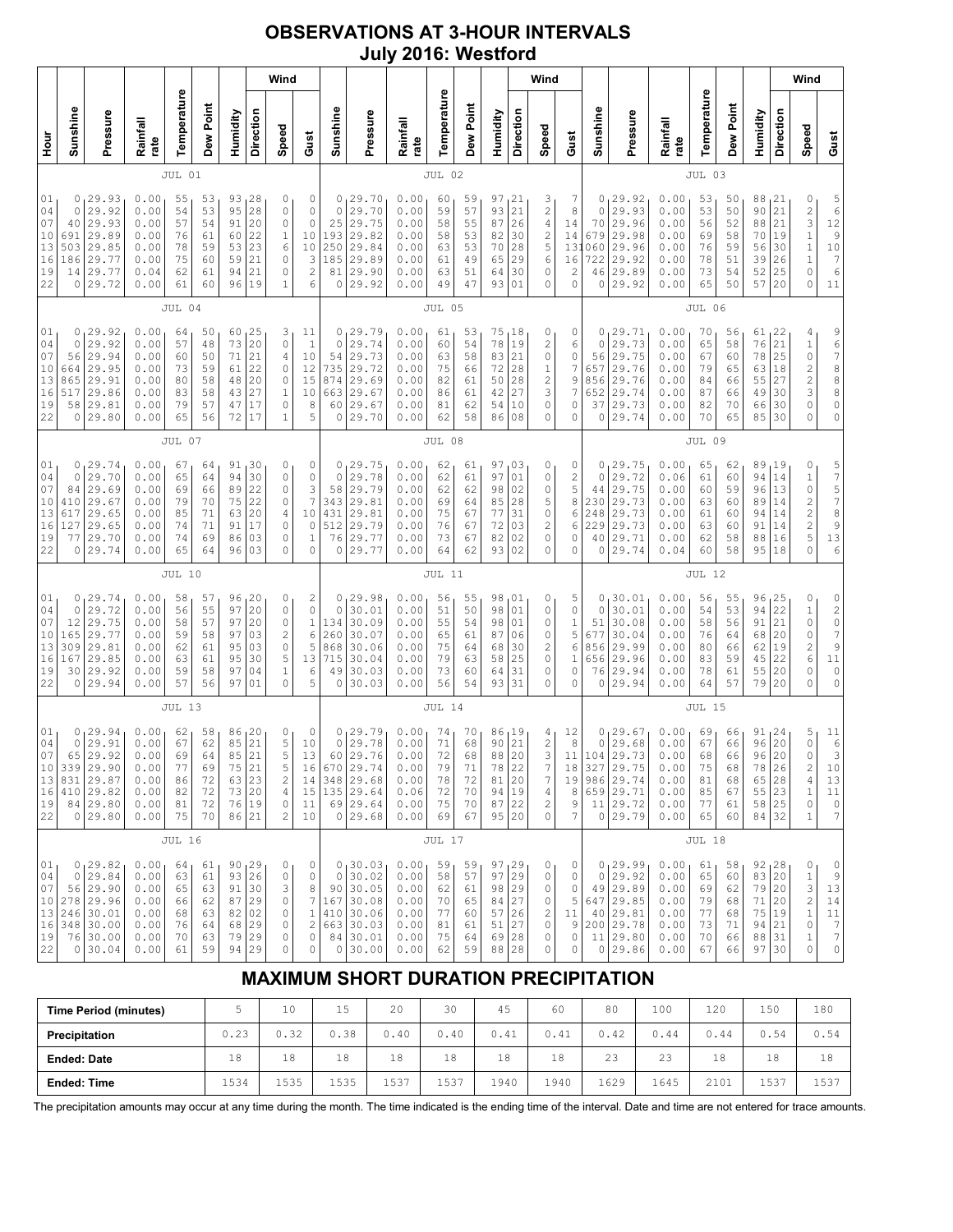### **OBSERVATIONS AT 3-HOUR INTERVALS July 2016: Westford**

|                                              |                                                    |                                                                           | Wind                                                         |                                              |                                              |                                              |                                               |                                                                                                         |                                                                                         |                                                    |                                                                             |                                                              |                                              |                                              |                                                  |                                                                             | Wind                                                                                      |                                                                   |                                                     |                                                                           |                                                              |                                              |                                              |                                                     |                                                | Wind                                                                                        |                                                                                                                                      |
|----------------------------------------------|----------------------------------------------------|---------------------------------------------------------------------------|--------------------------------------------------------------|----------------------------------------------|----------------------------------------------|----------------------------------------------|-----------------------------------------------|---------------------------------------------------------------------------------------------------------|-----------------------------------------------------------------------------------------|----------------------------------------------------|-----------------------------------------------------------------------------|--------------------------------------------------------------|----------------------------------------------|----------------------------------------------|--------------------------------------------------|-----------------------------------------------------------------------------|-------------------------------------------------------------------------------------------|-------------------------------------------------------------------|-----------------------------------------------------|---------------------------------------------------------------------------|--------------------------------------------------------------|----------------------------------------------|----------------------------------------------|-----------------------------------------------------|------------------------------------------------|---------------------------------------------------------------------------------------------|--------------------------------------------------------------------------------------------------------------------------------------|
| Hour<br>H                                    | Sunshine                                           | Pressure                                                                  | Rainfall<br>rate                                             | Temperature                                  | Dew Point                                    | Humidity                                     | Direction                                     | Speed                                                                                                   | Gust                                                                                    | Sunshine                                           | Pressure                                                                    | Rainfall<br>rate                                             | Temperature                                  | Dew Point                                    | Humidity                                         | Direction                                                                   | Speed                                                                                     | Gust                                                              | Sunshine                                            | Pressure                                                                  | Rainfall<br>rate                                             | Temperature                                  | Dew Point                                    | Humidity                                            | Direction                                      | Speed                                                                                       | Gust                                                                                                                                 |
|                                              | <b>JUL 19</b>                                      |                                                                           |                                                              |                                              |                                              |                                              |                                               |                                                                                                         |                                                                                         |                                                    | <b>JUL 20</b>                                                               |                                                              |                                              |                                              |                                                  |                                                                             |                                                                                           |                                                                   |                                                     | JUL 21                                                                    |                                                              |                                              |                                              |                                                     |                                                |                                                                                             |                                                                                                                                      |
| 01<br>04<br>07<br>10<br>13<br>16<br>19<br>22 | 0<br>0<br>26<br>661<br>258<br>752<br>77<br>0       | 29.91<br>29.94<br>30.01<br>30.06<br>30.06<br>30.04<br>30.05<br>30.09      | 0.00<br>0.00<br>0.00<br>0.00<br>0.00<br>0.00<br>0.00<br>0.00 | 61<br>59<br>57<br>62<br>69<br>69<br>64<br>54 | 60<br>57<br>55<br>56<br>55<br>56<br>53<br>51 | 97<br>96<br>96<br>80<br>63<br>63<br>68<br>91 | 30<br>03<br>02<br>29<br>32<br>30<br>30<br>29  | 0<br>$\mathbb O$<br>$\circ$<br>$1\,$<br>3<br>5<br>$\mathbf 1$<br>$\mathbf 0$                            | 0<br>5<br>$\circ$<br>6<br>11<br>16<br>15<br>0                                           | $\circ$<br>65<br>606<br>796<br>578<br>118<br>0     | 0, 30.11<br>30.12<br>30.16<br>30.16<br>30.14<br>30.10<br>30.08<br>30.08     | 0.00<br>0.00<br>0.00<br>0.00<br>0.00<br>0.00<br>0.00<br>0.00 | 52<br>51<br>53<br>67<br>74<br>76<br>73<br>57 | 50<br>50<br>52<br>58<br>54<br>56<br>60<br>55 | 95<br>96<br>96<br>72<br>50<br>49<br>64<br>93     | $\begin{array}{c} 29 \\ 29 \end{array}$<br>22<br>20<br>28<br>32<br>31<br>32 | 0<br>0<br>$\mathbf{1}$<br>0<br>5<br>$\mathbb O$<br>0<br>0                                 | 0<br>0<br>$\mathsf S$<br>5<br>13<br>10<br>0<br>0                  | $\circ$<br>33<br>605<br>745<br>633<br>86<br>0       | 0, 30.08<br>30.07<br>30.07<br>30.06<br>30.00<br>29.93<br>29.88<br>29.84   | 0.00<br>0.00<br>0.00<br>0.00<br>0.00<br>0.00<br>0.00<br>0.00 | 55<br>54<br>58<br>73<br>80<br>83<br>78<br>72 | 53<br>53<br>56<br>62<br>63<br>66<br>65<br>62 | 96<br>96<br>92<br>67<br>57<br>57<br>63<br>71        | 32 ا<br>22<br>21<br>20<br>20<br>16<br>20<br>22 | 0<br>$\mathbb O$<br>$\mathbf 1$<br>5<br>$\overline{c}$<br>$\circ$<br>$\mathbf 1$<br>$\circ$ | $\begin{array}{c} 0 \\ 5 \\ 7 \end{array}$<br>$\begin{array}{c} 10 \\ 12 \end{array}$<br>11<br>$\begin{array}{c} 7 \\ 7 \end{array}$ |
|                                              | <b>JUL 22</b>                                      |                                                                           |                                                              |                                              |                                              |                                              |                                               | <b>JUL 23</b>                                                                                           |                                                                                         |                                                    |                                                                             |                                                              |                                              |                                              |                                                  |                                                                             | JUL 24                                                                                    |                                                                   |                                                     |                                                                           |                                                              |                                              |                                              |                                                     |                                                |                                                                                             |                                                                                                                                      |
| 01<br>04<br>07<br>10<br>13<br>16<br>19<br>22 | $\circ$<br>18<br>635<br>846<br>645<br>47<br>0      | 0, 29.78<br>29.72<br>29.72<br>29.69<br>29.67<br>29.65<br>29.63<br>29.65   | 0.00<br>0.00<br>0.00<br>0.00<br>0.00<br>0.00<br>0.00<br>0.00 | 71<br>70<br>70<br>78<br>86<br>88<br>82<br>70 | 61<br>61<br>59<br>67<br>71<br>69<br>68<br>66 | 70<br>72<br>69<br>71<br>62<br>54<br>61<br>87 | 121<br>18<br>21<br>22<br>28<br>28<br>30<br>07 | 4<br>$\mathbf 1$<br>$\circ$<br>$\overline{c}$<br>$\sqrt{4}$<br>$\overline{4}$<br>$\circ$<br>$\mathbf 0$ | 11<br>10<br>8<br>15<br>13<br>18<br>$\overline{c}$<br>$\mathbf{1}$                       | $\circ$<br>69<br>617<br>220<br>7<br>0              | 0, 29.68<br>29.68<br>29.72<br>29.71<br>29.70<br>29.79<br>107 29.80<br>29.85 | 0.00<br>0.00<br>0.00<br>0.00<br>0.00<br>0.11<br>0.00<br>0.89 | 65<br>63<br>65<br>75<br>81<br>62<br>64<br>61 | 64<br>62<br>64<br>67<br>67<br>60<br>63<br>61 | 96,08<br>97<br>98<br>77<br>63<br>94<br>94<br>97  | $\overline{21}$<br>21<br>24<br>29<br>02<br>26<br>18                         | 0<br>0<br>0<br>4<br>5<br>0<br>0<br>0                                                      | 0<br>0<br>0<br>$\,8\,$<br>18<br>11<br>$\mathbb O$<br>0            | $\circ$<br>26<br>881<br>798<br>598<br>77<br>$\circ$ | 0, 29.87<br>29.91<br>29.95<br>29.98<br>29.98<br>29.94<br>29.93<br>29.94   | 0.00<br>0.00<br>0.00<br>0.00<br>0.00<br>0.00<br>0.00<br>0.00 | 59<br>57<br>52<br>66<br>72<br>77<br>70<br>58 | 58<br>56<br>52<br>60<br>62<br>59<br>62<br>57 | 97, 19<br>97<br>98<br>80<br>69<br>53<br>76<br>95 11 | 02<br>01<br>29<br>29<br>27<br>11               | 0<br>$\mathbb O$<br>0<br>$\mathbb O$<br>$\,1$<br>$\mathbf{1}$<br>0<br>0                     | $\begin{matrix} 0 \\ 0 \end{matrix}$<br>0654<br>$\mathbb O$<br>$\mathbb O$                                                           |
|                                              |                                                    |                                                                           |                                                              | JUL 25                                       |                                              |                                              |                                               |                                                                                                         |                                                                                         | <b>JUL 26</b>                                      |                                                                             |                                                              |                                              |                                              |                                                  |                                                                             |                                                                                           |                                                                   |                                                     | JUL 27                                                                    |                                                              |                                              |                                              |                                                     |                                                |                                                                                             |                                                                                                                                      |
| 01<br>04<br>07<br>10<br>13<br>16<br>19<br>22 | 0<br>46<br>230<br>272<br>142<br>60                 | 0, 29.90<br>29.87<br>29.86<br>29.84<br>29.79<br>29.74<br>29.70<br>0 29.70 | 0.00<br>0.00<br>0.00<br>0.00<br>0.00<br>0.00<br>0.00<br>0.00 | 58<br>58<br>58<br>75<br>78<br>74<br>75<br>71 | 57<br>57<br>57<br>67<br>69<br>69<br>70<br>69 | 96<br>97<br>97<br>75<br>75<br>83<br>84<br>91 | 11<br>11<br>11<br>21<br>21<br>20<br>21<br>21  | 0<br>$\circ$<br>$\circ$<br>$\circ$<br>$\mathbf 1$<br>0<br>$\overline{c}$<br>5                           | $\mathbb O$<br>$\mathbb O$<br>$\circ$<br>$\epsilon$<br>8<br>$\circ$<br>$\mathsf 9$<br>8 | $\mathbb O$<br>42<br>640<br>137<br>680<br>102<br>0 | 0, 29.70<br>29.70<br>29.75<br>29.77<br>29.80<br>29.81<br>29.81<br>29.85     | 0.00<br>0.00<br>0.00<br>0.00<br>0.00<br>0.00<br>0.00<br>0.00 | 70<br>69<br>67<br>74<br>74<br>80<br>77<br>62 | 67<br>65<br>63<br>67<br>67<br>67<br>66<br>60 | 91, 20<br>86<br>86<br>79<br>78<br>64<br>69<br>94 | 24<br>27<br>30<br>31<br>31<br>30<br>31                                      | 0<br>$\overline{\mathbf{c}}$<br>$\overline{c}$<br>5<br>0<br>3<br>$\mathsf{O}\xspace$<br>0 | 8<br>10<br>10<br>9<br>3<br>11<br>$\,1\,$<br>0                     | $\Omega$<br>26<br>626<br>833<br>613<br>56           | 0, 29.86<br>29.86<br>29.87<br>29.88<br>29.85<br>29.81<br>29.79<br>0 29.81 | 0.00<br>0.00<br>0.00<br>0.00<br>0.00<br>0.00<br>0.00<br>0.00 | 61<br>59<br>61<br>76<br>84<br>86<br>80<br>67 | 60<br>58<br>61<br>67<br>67<br>64<br>69<br>64 | 96<br>96<br>98<br>73<br>58<br>48<br>70<br>88 29     | 131<br>25<br>25<br>21<br>24<br>21<br>29        | 0<br>$\mathbb O$<br>$\mathbf 1$<br>3<br>$\mathbb O$<br>0<br>$\circ$<br>0                    | 0<br>$\circ$<br>$\overline{4}$<br>10<br>10<br>8<br>$\mathbb O$<br>$\mathbb O$                                                        |
|                                              |                                                    |                                                                           |                                                              | <b>JUL 28</b>                                |                                              |                                              |                                               |                                                                                                         |                                                                                         |                                                    |                                                                             |                                                              | <b>JUL 29</b>                                |                                              |                                                  |                                                                             |                                                                                           |                                                                   |                                                     |                                                                           |                                                              | JUL 30                                       |                                              |                                                     |                                                |                                                                                             |                                                                                                                                      |
| 01<br>04<br>07<br>10<br>13<br>16<br>19<br>22 | 0<br>$\circ$<br>54<br>139<br>390<br>90<br>70<br>0  | 129.80<br>29.80<br>29.83<br>29.83<br>29.82<br>29.83<br>29.83<br>29.84     | 0.00<br>0.00<br>0.00<br>0.00<br>0.00<br>0.00<br>0.00<br>0.00 | 66<br>66<br>66<br>74<br>79<br>69<br>71<br>63 | 61<br>63<br>63<br>67<br>67<br>66<br>68<br>61 | 84<br>88<br>91<br>77<br>66<br>91<br>90<br>95 | 29<br>20<br>20<br>20<br>26<br>30<br>28<br>28  | 0<br>$\circ$<br>$\circ$<br>$\circ$<br>$\mathbb O$<br>$\mathbf 0$<br>0<br>$\mathbf 0$                    | 0<br>$\circ$<br>$\circ$<br>$\circ$<br>$\circ$<br>$\circ$<br>$\circ$<br>0                | $\mathbf 0$<br>62<br>624<br>561<br>647<br>107<br>0 | 0, 29.85<br>29.84<br>29.86<br>29.87<br>29.87<br>29.86<br>29.88<br>29.93     | 0.00<br>0.00<br>0.00<br>0.00<br>0.00<br>0.00<br>0.00<br>0.00 | 64<br>62<br>64<br>76<br>77<br>80<br>73<br>59 | 63<br>61<br>64<br>67<br>68<br>66<br>61<br>57 | 97<br>97<br>98<br>74<br>$73\,$<br>63<br>67<br>92 | 28<br>28<br>29<br>01<br>29<br>31<br>0 <sub>0</sub><br>03                    | 0<br>0<br>0<br>$1\,$<br>0<br>$\mathbf{1}$<br>0<br>0                                       | 0<br>0<br>$\mathsf{O}\xspace$<br>$\mathbf 5$<br>6<br>13<br>5<br>0 | 0<br>28<br>635<br>267<br>682<br>97<br>0             | 0, 29.95<br>29.96<br>30.00<br>30.02<br>30.02<br>30.01<br>30.01<br>30.06   | 0.00<br>0.00<br>0.00<br>0.00<br>0.00<br>0.00<br>0.00<br>0.00 | 55<br>53<br>52<br>71<br>74<br>78<br>71<br>55 | 53<br>52<br>52<br>59<br>62<br>60<br>58<br>53 | 95,03<br>97<br>97<br>66<br>67<br>53<br>63<br>92     | 03<br>10<br>01<br>01<br>27<br>02<br>01         | 0<br>$\mathbb O$<br>$\circ$<br>0<br>0<br>0<br>$\circ$<br>0                                  | $\begin{matrix} 0 \\ 0 \end{matrix}$<br>$0$<br>5<br>0<br>7<br>$\begin{matrix} 1 \\ 0 \end{matrix}$                                   |
|                                              |                                                    |                                                                           |                                                              | <b>JUL 31</b>                                |                                              |                                              |                                               |                                                                                                         |                                                                                         |                                                    |                                                                             |                                                              |                                              |                                              |                                                  |                                                                             |                                                                                           |                                                                   |                                                     |                                                                           |                                                              |                                              |                                              |                                                     |                                                |                                                                                             |                                                                                                                                      |
| 01<br>04<br>07<br>10<br>13<br>16<br>19<br>22 | 0<br>$\circ$<br>39<br>519<br>729<br>223<br>46<br>0 | 30.05<br>30.05<br>30.06<br>30.07<br>30.07<br>30.03<br>30.02<br>30.06      | 0.00<br>0.00<br>0.00<br>0.00<br>0.00<br>0.00<br>0.00<br>0.00 | 52<br>51<br>53<br>69<br>75<br>79<br>70<br>60 | 51<br>50<br>53<br>58<br>62<br>62<br>63<br>58 | 96<br>97<br>98<br>68<br>63<br>56<br>81<br>94 | 01<br>01<br>03<br>07<br>02<br>05<br>10<br>10  | 0<br>$\circ$<br>$\circ$<br>$\circ$<br>0<br>0<br>$\circ$<br>$\Omega$                                     | 0<br>$\circ$<br>$\circ$<br>6<br>$\circ$<br>0<br>$\circ$<br>$\Omega$                     |                                                    |                                                                             |                                                              |                                              |                                              |                                                  |                                                                             |                                                                                           |                                                                   |                                                     |                                                                           |                                                              |                                              |                                              |                                                     |                                                |                                                                                             |                                                                                                                                      |

NOTES:<br>Units are: Temperature=°F, Wind=mph, Pressure=Inches Hg, Precipitation=inches.<br>Units are: Temperature=°F, Wind=mph, Pressure=Inches Hg, Precipitation=inches.<br>from true north: i.e., 09 for East, 18 for South, 27 for

# **WEATHER NOTES SUMMARY BY HOUR**

|    |                                              |                                                     | Averages                                                                     | <b>Resultant</b><br>Wind                     |                                              |                                              |                                                           |                                              |                                                                 |
|----|----------------------------------------------|-----------------------------------------------------|------------------------------------------------------------------------------|----------------------------------------------|----------------------------------------------|----------------------------------------------|-----------------------------------------------------------|----------------------------------------------|-----------------------------------------------------------------|
| n. | Hour                                         | Sunshine                                            | Pressure                                                                     | Temperature                                  | Dew Point                                    | Humidity                                     | Wind Speed                                                | Direction                                    | Speed                                                           |
|    | 01<br>04<br>07<br>10<br>13<br>16<br>19<br>22 | 0<br>0<br>53<br>502<br>563<br>453<br>65<br>$\Omega$ | 29.863<br>29.856<br>29.881<br>29.885<br>29.871<br>29.851<br>29.846<br>29.866 | 61<br>60<br>61<br>72<br>76<br>77<br>73<br>63 | 58<br>57<br>59<br>63<br>64<br>63<br>63<br>59 | 90<br>91<br>91<br>76<br>66<br>65<br>73<br>89 | 0.7<br>0.6<br>0<br>. 9<br>1.7<br>2.1<br>1.6<br>0.4<br>0.3 | 22<br>21<br>23<br>24<br>26<br>27<br>21<br>21 | $0.7$<br>0<br>. 6<br>0<br>.8<br>1.2<br>1.5<br>1.1<br>0.3<br>0.3 |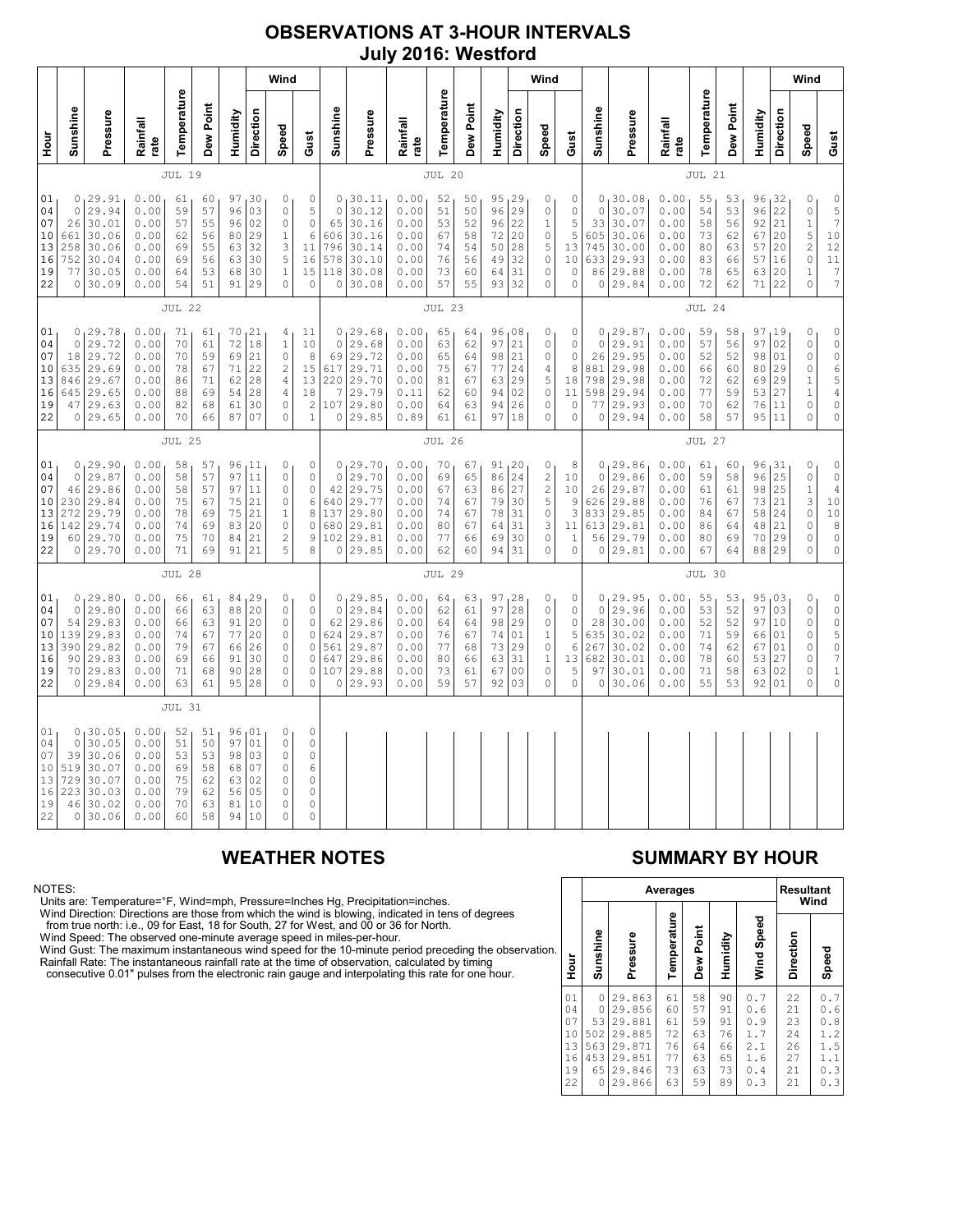### **HOURLY PRECIPITATION (Water Equivalent) July 2016: Westford**

| Date                                                |         |    |      |                       |                | A.M. Hour Ending at |    |                |    |    |      |                                                                                                                                                        | P.M. Hour Ending at |      |                        |           |                        |    |                      |               |                        |      |           |    |                                                            |
|-----------------------------------------------------|---------|----|------|-----------------------|----------------|---------------------|----|----------------|----|----|------|--------------------------------------------------------------------------------------------------------------------------------------------------------|---------------------|------|------------------------|-----------|------------------------|----|----------------------|---------------|------------------------|------|-----------|----|------------------------------------------------------------|
|                                                     | 01      | 02 | 03   | 04                    | 0 <sub>5</sub> | 06                  | 07 | 08             | 09 | 10 | 11   | 12                                                                                                                                                     | 01                  | 02   | 03                     | 04        | 05                     | 06 | 07                   | 08            | 09                     | 10   | 11        | 12 | Date                                                       |
| 01<br>$02$<br>03<br>04<br>05                        |         |    |      |                       |                |                     |    |                |    |    |      |                                                                                                                                                        |                     |      |                        |           |                        |    |                      | 0.0800.010.01 |                        |      | 0.01      |    | 01<br>$\begin{array}{c} 02 \\ 03 \end{array}$<br>04<br>05  |
| 06<br>07<br>08<br>09<br>10                          |         |    |      | 0.0200.040.020.010.01 |                |                     |    | 0.06 0.30 0.04 |    |    | 0.01 |                                                                                                                                                        | 0.0600.04           | 0.01 | 0.30 0.11<br>0.01 0.01 |           |                        |    | 0.010.010.020.020.02 |               | 0.010.020.030.010.0209 |      |           |    | 06<br>07<br>08<br>10                                       |
| 11<br>$12$<br>13<br>$14$<br>15                      |         |    |      |                       |                |                     |    |                |    |    |      |                                                                                                                                                        |                     |      |                        | 0.0600.01 |                        |    |                      |               |                        |      |           |    | $11\,$<br>12<br>13<br>14<br>15                             |
| $16$<br>$17$<br>$1\,8$<br>20                        | 19 0.04 |    | 0.01 |                       |                |                     |    |                |    |    |      |                                                                                                                                                        |                     | 0.14 |                        | 0.40      |                        |    |                      |               | $0.41$ 0.02 0.01       |      |           |    | 16<br>$17\,$<br>$1\,8$<br>19<br>20                         |
| $\begin{array}{c} 21 \\ 22 \end{array}$<br>24<br>25 | 23 0.04 |    |      |                       |                |                     |    |                |    |    |      |                                                                                                                                                        |                     |      |                        |           | $0.36 \, 0.08 \, 0.02$ |    |                      |               |                        | 0.04 | 0.2300.09 |    | 21<br> 22<br>$\begin{array}{c} 23 \\ 24 \end{array}$<br>25 |
| $26$<br>27<br>$2\,8$<br>29<br>30                    |         |    |      |                       |                |                     |    |                |    |    |      |                                                                                                                                                        |                     |      | 0.01 0.01              |           |                        |    |                      |               |                        |      |           |    | 26<br>27<br>28<br>29<br>30                                 |
| 31                                                  |         |    |      |                       |                |                     |    |                |    |    |      |                                                                                                                                                        |                     |      |                        |           |                        |    |                      |               |                        |      |           |    | 31                                                         |
|                                                     |         |    |      |                       |                |                     |    |                |    |    |      | $\mathsf{Sum}$ 0.08 0.00 0.03 0.04 0.02 0.01 0.07 0.30 0.04 0.00 0.01 0.06 0.04 0.15 0.32 0.96 0.10 0.04 0.10 0.45 0.05 0.08 0.25 0.11  $\mathsf{Sum}$ |                     |      |                        |           |                        |    |                      |               |                        |      |           |    |                                                            |

During a frozen precipitation event, hourly precipitation totals may not be recorded. In this case, daily amounts are typically entered in the last column (hour ending at 12 A.M.)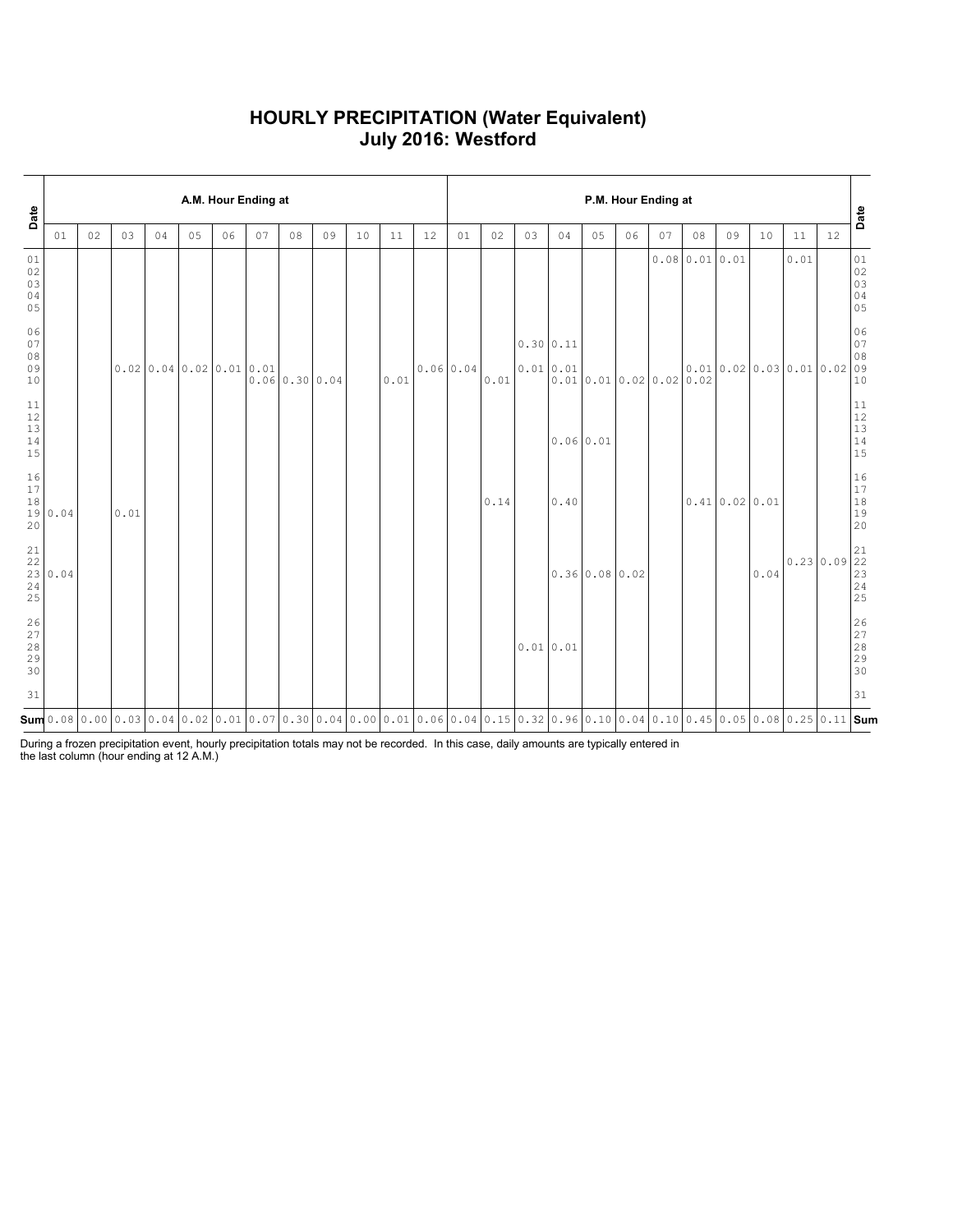## **HOUR-BY-HOUR DATA July 2016: Westford**